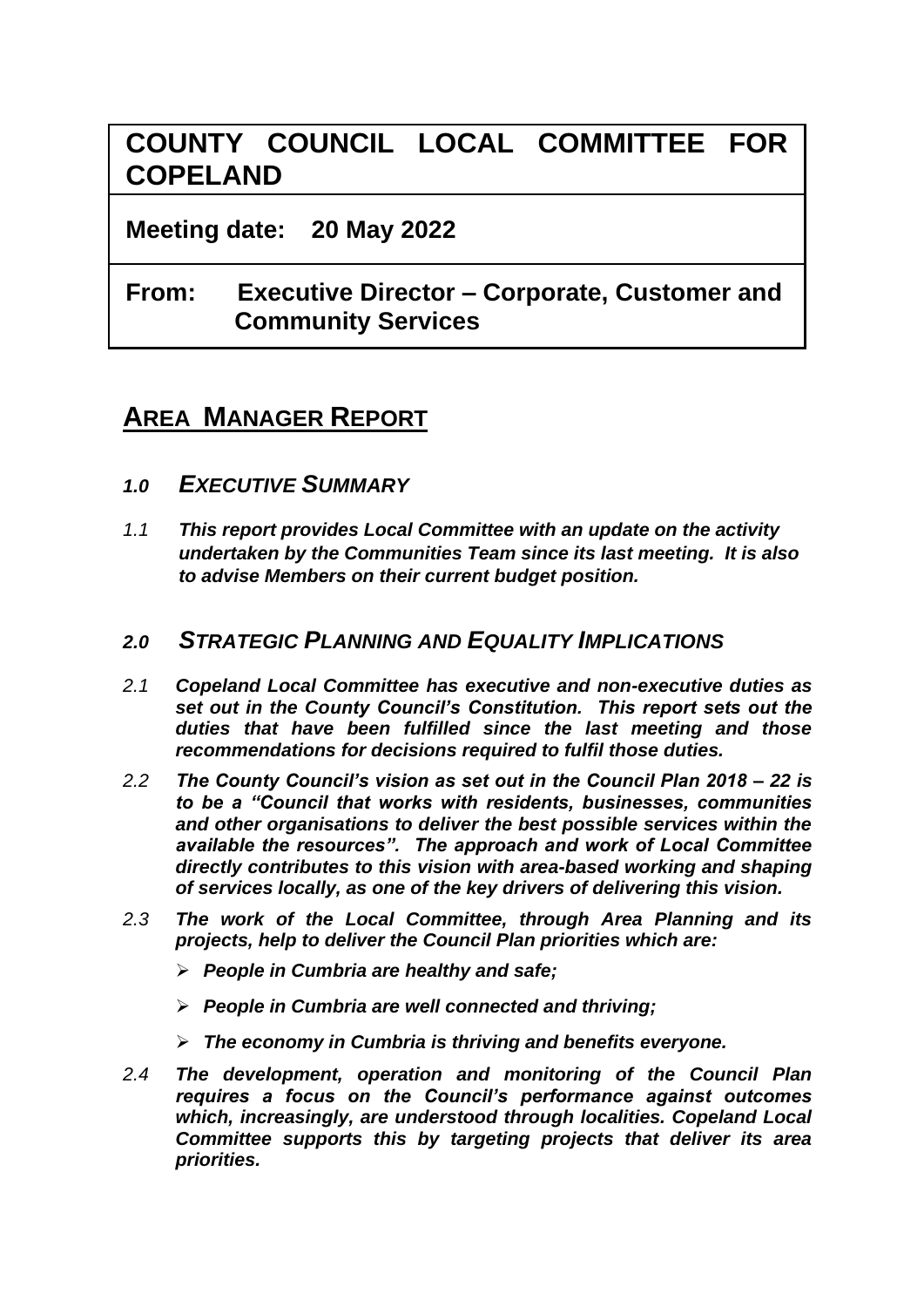- *2.5 Local Committee has locally devolved funding available to allocate in the area and support improved outcomes for the communities of Copeland. This funding can be targeted to initiate new activity or enhance or complement existing provision according to locally determined need.*
- *2.6 The work of Local Committee directly supports the wider Council equality agenda and it considers carefully all its actions and decisions so that they do not result in inequality of service or exclusion from participation.*
- *3.0 RECOMMENDATION*
- *3.1 Members agree the revised priorities for 2022/23*
- *3.2 Members are asked to note the Copeland Local Committee budget allocations in the 2022/23 County Council budget, as outlined in Appendix 1.*
- *3.3 Members are asked to note the current Copeland Local Committee budget position outlined in Appendix 2.*
- *3.4 Members agree the Neighbourhood Development budget of £86,308 is allocated to the Community Development Team for 2022/23.*
- *3.5 Members agree to the Money Advice Contract with Citizens Advice Copeland with an allocation of £57,060 from the Money Advice budget line.*
- *3.6 Members agree the School Crossing Patrol budget of £20,873 is allocated to fund the provision of school crossing patrols in Copeland as per the Service Level Agreement at Appendix 3.*
- *3.7 Members agree the 0-19 allocation of £55,737 is delegated to the Children & Young People's Partnership for distribution through grant funding and commissioned services*
- *3.8 Members agree to vire £15,000 from the 0-19 Universal Services to the School Crossing Patrol budget to fulfil the full cost of the Service Level Agreement.*
- *3.9 Members agree that the 11-19 Universal Services allocation of £24,400 is added to the 0-19 budget for distribution through the Children & Young People's Partnership.*
- *3.10 Members agree that the £54,112 General Provision budget is distributed through grant funding applications measured against agreed local priorities.*
- *3.11 Members agree the priorities for the use of Local Committee grant funding as attached at Appendix 4.*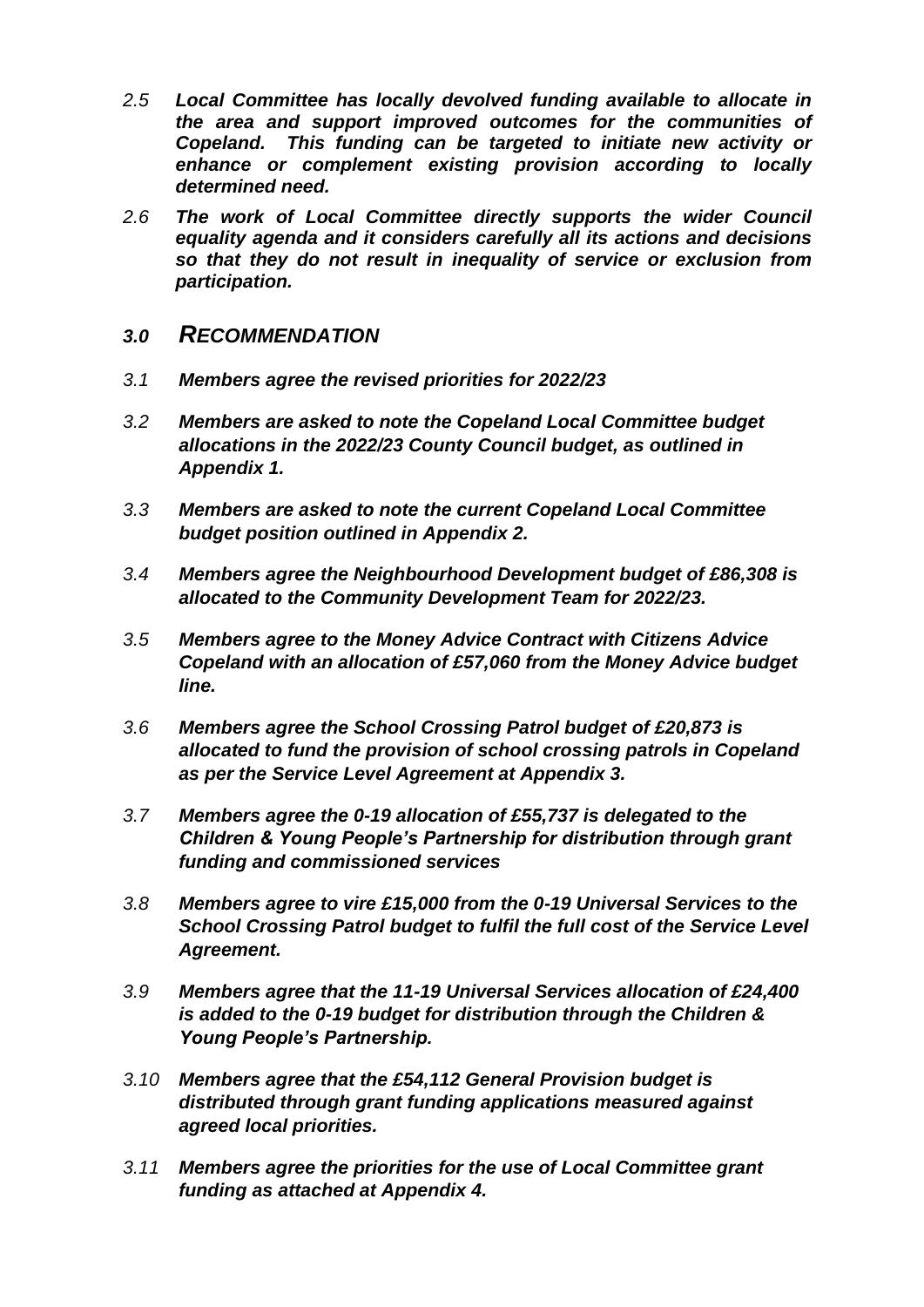- *3.12 Members are asked to note the community grant allocations agreed since 1st April 2022 and ratify those allocations that exceed £5,000.*
- *3.13 Members agree allocations outlined in paragraph 4.24 against the Environment Fund.*
- *3.14 Members agree to utilise the Environment Fund for 2022/23 to fund an overspend of £82,624 against the 2021/22 COMF and Environment Fund Budget*

### **4.0 BACKGROUND**

#### **REVIEW OF LOCAL COMMITTEE PRIORITIES**

- *4.1* Members attended workshops on 22 March 2022 and 3 May 2022 to discuss Local Committee priorities for 2022-23. Feedback gathered from members has been used to develop the following as priorities for consideration and to replace existing
	- Improving outcomes for Young People
	- Encouraging individuals, households and communities to live well and thrive
	- Improved accessibility to services and opportunities

#### **Community Development Team Update**

- *4.2* The Strategic Cycling and Walking Corridors consultation ran from 1st April to 22<sup>nd</sup> April. The team supported our Cycling and Walking colleagues and carried out face to face surveys in St Bees and Whitehaven.
- *4.3* This year the theme for Dementia Action Week is diagnosis. The team are working with our Allerdale colleagues and partners to hold a range of events and activities to raise awareness and provide information and support. As we are working across the west our campaign will run for 2 weeks launching on the 16th May Dementia Action week. In Copeland activities include popup events in Millom, Whitehaven, Cleator Moor and Seascale, Singing for the Brain, annual pigeon race, training delivered by Stirling University for Family Carers and Volunteers and a Tea Dance. We will also be carrying out a survey to find out the needs of those living with a dementia diagnosis and their families/carers which will help shape future support and activities.
- *4.4* At its meeting in September, Copeland Local Committee committed £12,000 towards a pilot Youth Heath Champions programme in Copeland secondary schools, with additional places funded by Well Whitehaven.
- *4.5* Millom School and Whitehaven Academy have since completed the Youth Health Champions training days, with all 20 Champions passing the Understanding Health Improvement Level 1 exam.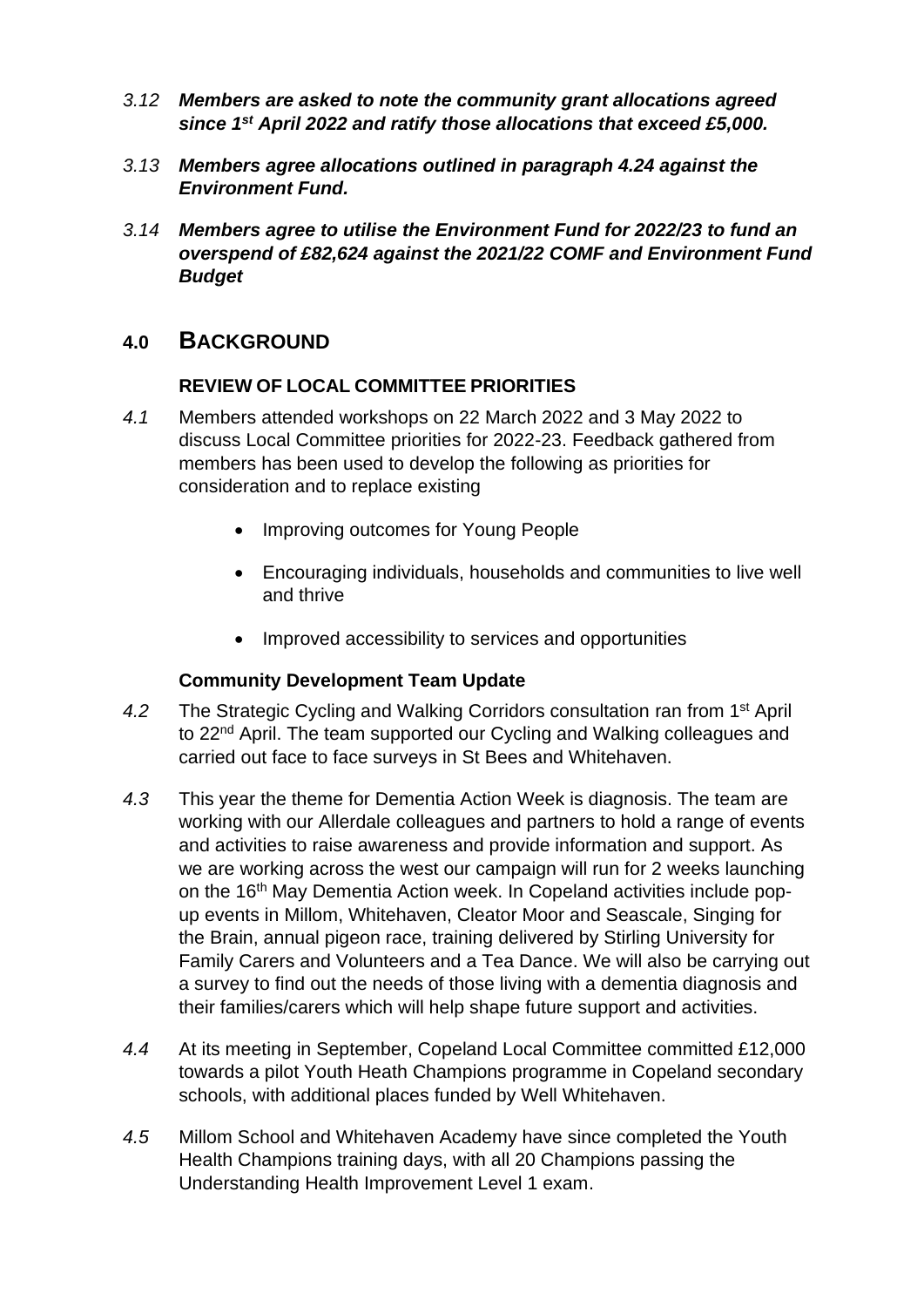- *4.6* The year 9 and 10 pupils have selected topics for their peer to peer health campaigns, which include Get Fit Don't Quit; X in the Box; Health is Wealth; Revise Wise; The Mental Health Fighters; Fit & Fab; Sexual Health Squad.
- *4.7* A further cohort of Youth Health Champions will undertake training in October alongside an opportunity for all Champions to meet and showcase their campaigns.
- *4.8* **Refugee Locality Group –** These groups are set up throughout the six districts in Cumbria and are maintaining contact with support networks in the relevant area. There is currently a focus on the Ukranian programme, and the Community Development Team are assisting work with relevant agencies and support networks. As of 19 April, in the region of 248 family units, across 157 sponsors have been recorded across the county. Hosts in Copeland are in the region of 18. This is subject to change in response to the 'Homes for Ukraine's scheme'
- *4.9* **Household Support Fund / Ways to Welfare -** Additional criteria has been introduced for people looking to apply for support through the household fund aimed at supporting people struggling with utilities, food and other essentials. To address demand Cumbria County Council has introduced additional criteria to ensure the needs of high-risk groups are met. This includes anyone of state pension age being eligible to access the fund as normal whilst working age people are able to apply for a one off payment per household. Additional referrals to the fund can only be made through a foodbank or approved agency
- *4.10* **Thriving Communities Group –** This group is currently working to address the current cost of living increase and looking at interventions to support the residents of Copeland including a gap in provision for residents to access affordable household furniture and white goods.
- *4.11* **Cost of Living Support Web Page**  In response to the increases in living costs Cumbria County Council have launched a new webpage providing information and signposting to assist the residents of Cumbria in accessing support and guidance

#### **Local Committee Budget**

4.12 The new Local Committee allocations approved at County Council on 10<sup>th</sup> February 2022 is attached at Appendix 1 with the current Local Committee budget position for 2022-23 attached at Appendix 2.

#### **Neighbourhood Development Budget**

*4.13* The costs of the Community Development Team is partly met by the allocated budget of £86,307. Members are asked to confirm that this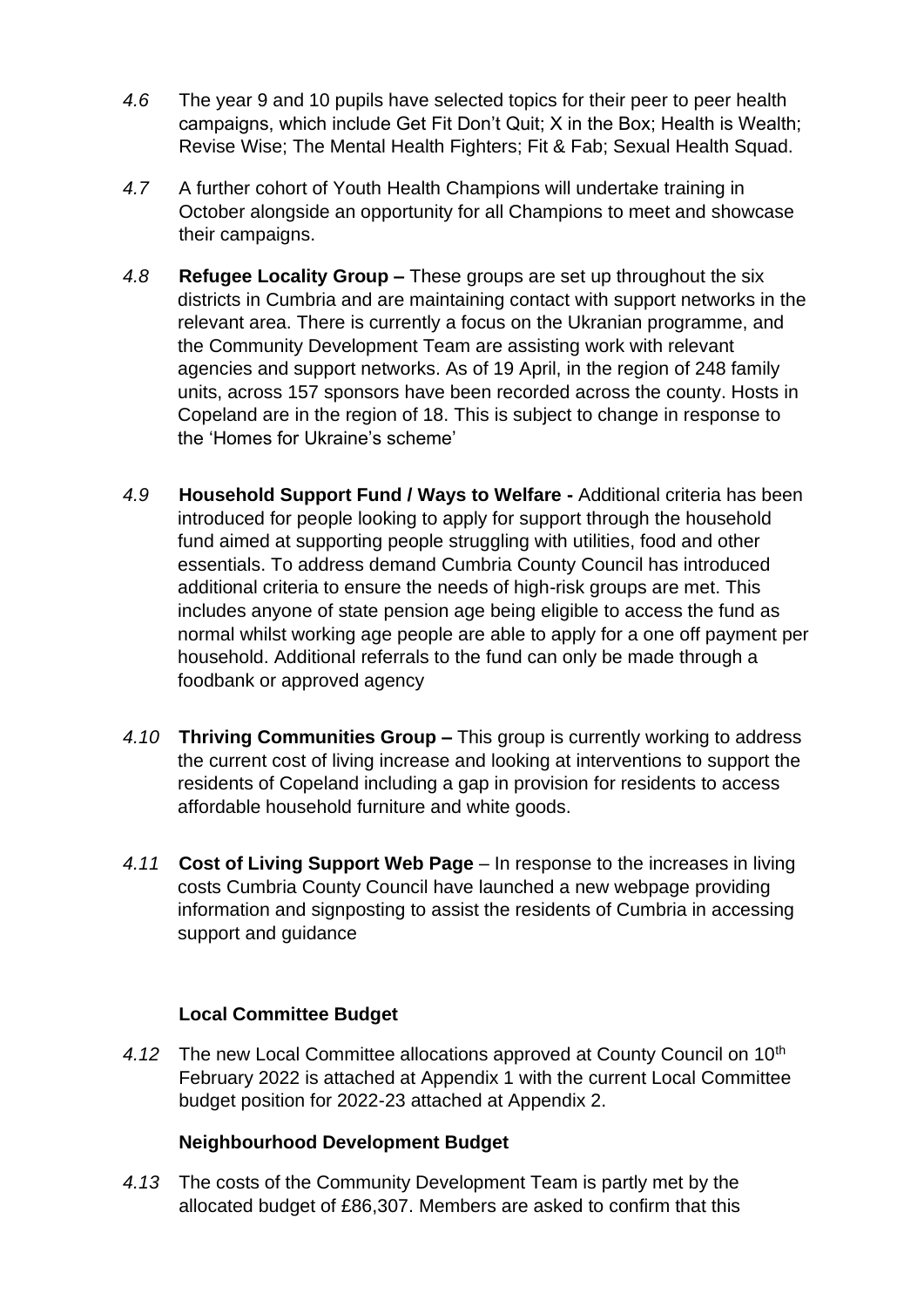contribution can continue to fund the work of the team on their activities which support the aspirations of Local Committee.

#### **Money Advice Service**

- *4.14* At the March meeting of Local Committee, Members received a report on the previous years Money Advice Service delivered through a contract with Citizens Advice Copeland. A range of services are offered which include debt support, income maximisation, advice on bank accounts, increasing take up of savings, and accessing affordable credit.
- *4.15* Members have shown no inclination to seek an alternative provider for this service, therefore are recommended to award the Money Advice Contract for 2022-23 to Citizens Advice Copeland alongside a grant allocation of £57,060 from the Money Advice budget line.

#### **School Crossing Patrol**

- *4.16* Members are asked to agree the annual 2022-23 School Crossing Patrol Service Level Agreement with Orian Ltd at Appendix 3. The SLA states that if all 9 sites across 7 schools operate for 38 academic weeks, the service will cost £34,638 plus VAT. At the time of received the SLA the Horn Hill site at Black Combe Primary School is vacant, and should that remain the costs will reduce to £30,687.98 plus VAT.
- *4.17* The budget allocation agreed by Full Council on 10 February for school crossing patrols in Copeland is £20,873 and therefore if all crossings are operating there would be a budget gap of £13,765.
- *4.18* There has been an overspend of £605 in the 2021-22 budget, and considering the budget gap, Members are recommended to vire £15,000 from the 2022-23 0-19 Universal Services budget line.

#### **0-19 Budget**

- *4.19* The budget of £55,737 is designed to enhance services and provision for children and young people in Copeland.
- *4.20* In the final year of this Local Committee, Members are recommended to continue allocating funding under the 0-19 budget through the Copeland Children & Young People's Partnership.

#### **11-19 Universal Services**

*4.21* This fund of £24,400 has been provided to support the development of Universal Youth offers across the Copeland area. Members are asked to agree this budget be vired into the 0-19 budget and ring-fenced as the '0-19 Universal Services budget'. Grants from this budget will be recommended to the full Grants Panel by the Copeland Children & Young People's Partnership.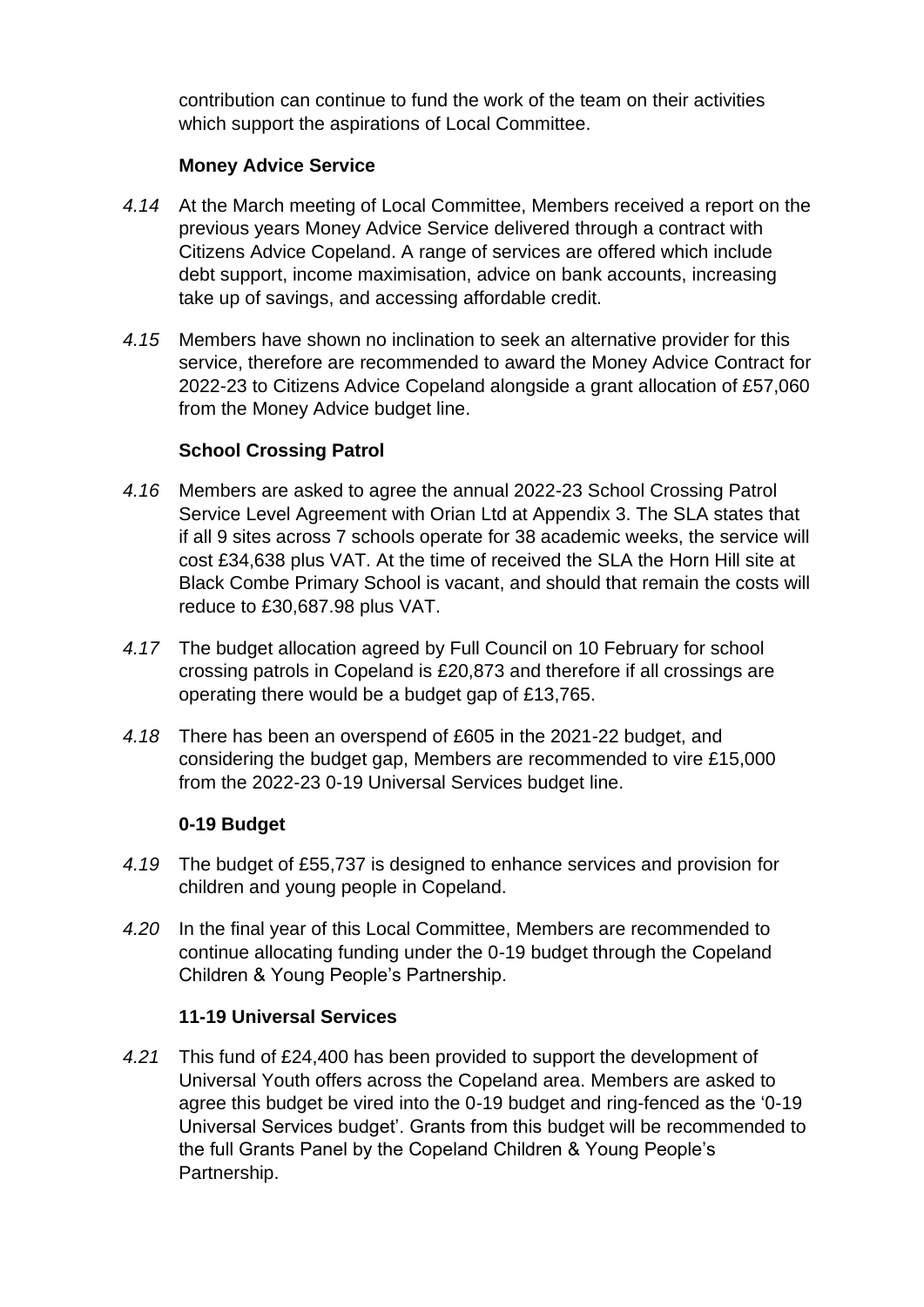#### **General Provision**

*4.22* The General Provision budget allocated to Copeland Local Committee for the 2022-23 is £54,112. This budget is recommended for use against community grant applications that meet local priorities as designed and agreed by Local Committee.

### **Grant Funding Recommendations**

- *4.23* Members have agreed to consider grant applications at monthly grants panel meetings that include all Members of Copeland Local Committee. A panel held on 12<sup>th</sup> April considered a number of applications; Members are asked to note allocations previously agreed, and ratify those that exceed £5,000 as per the Constitution –
	- £35,263 to Citizens Advice Copeland from General Provision towards the costs of a three year Financial Inclusion service which includes additional capacity to address an increase in demand.
	- £17,000 to Phoenix Enterprise Centre from General Provision towards the Digital Access, Advice, Food and Support project, specifically supporting costs of the Thrift Hub Food Pantry.
	- £5,000 to West Cumbria Domestic Violence Support from General Provision towards United Together pilot project.
	- £5,000 to Barnado's from 0-19 Universal Services towards the cost of the Summit 22 survey.
	- £4,000 from 0-19 Universal Services to cover the cost of offering Chatterbooks free of change to all primary schools in Copeland.
	- £1,520 to Circus Starr from 0-19 Universal Services to cover the cost of 140 show tickets for families in Copeland.
	- £12,000 to Rosehill Arts Trust from a ringfenced allocation within 0-19 Universal Services to run a Copeland Collective programme from October 2022 to March 2023.
	- £3,992 to Rosehill Youth Theatre from 0-19 Universal Services to provide school holiday activities and food in June and October.
	- £21,600 to Howgill Family Centre from 0-19 Universal Services to enable all primary schools in Copeland continue to be part of the PhunkyFoods healthy lifestyle programme.
	- £1,568 to Herdwick Sheep Breeders Association from COMF Events & Marketing to purchase gazebos for rural events and shows.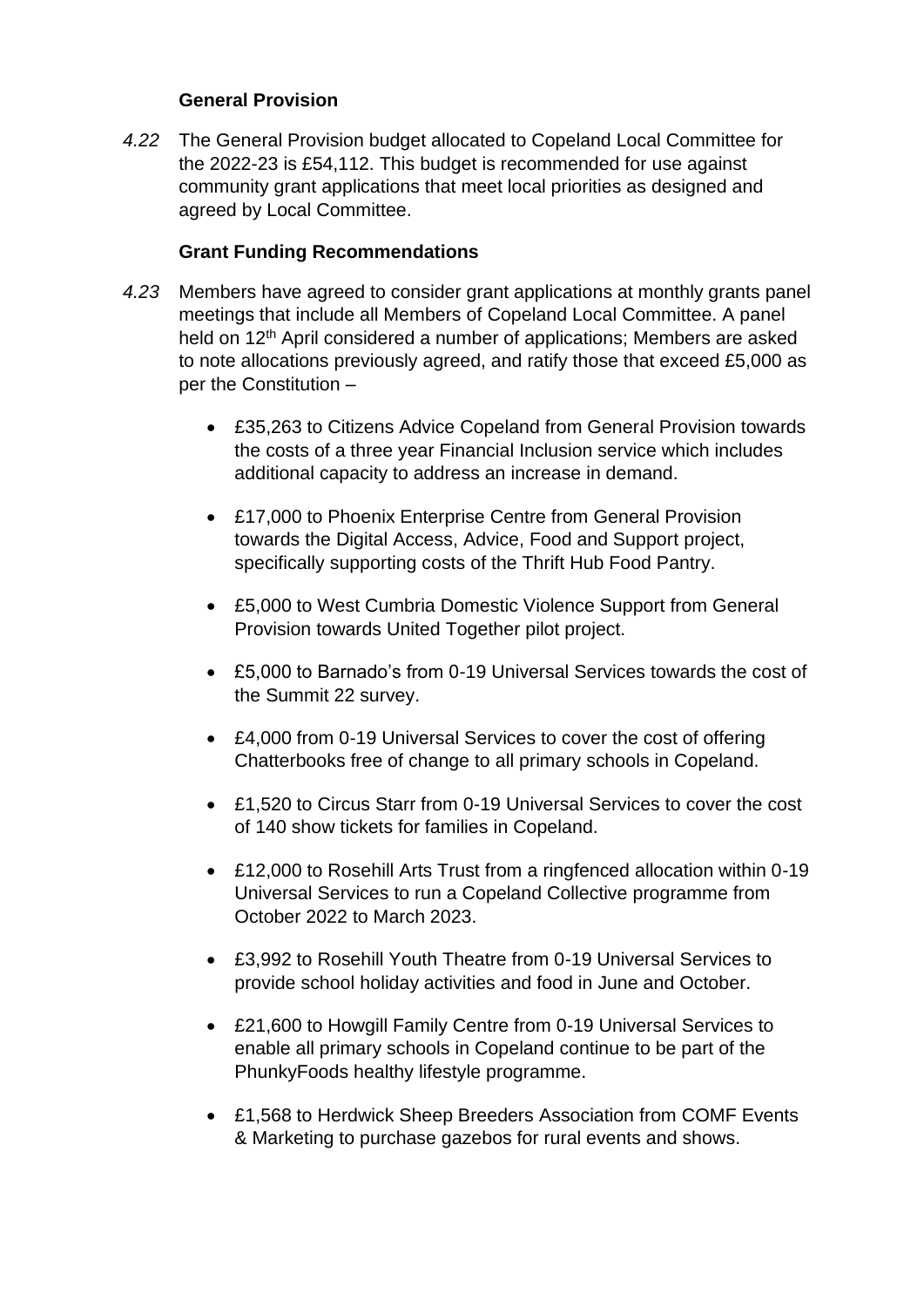### **Environment Fund**

- *4.24* The 2022-23 budget allocation from Council includes an Environment Fund for projects that meet the following criteria and are deliverable by 31 March  $2023 -$ 
	- Enhanced verge maintenance
	- Tree maintenance or replacement
	- Footpath maintenance
	- Nature recovery
	- Biodiversity improvements
	- Improving the environmental conditions and quality of life 'on the doorstep'
- *4.25* Working with the Community Development Team, projects proposed by Members have been developed with relevant partners and organisations. The following have been agreed informally and now require formal ratification of Local Committee -
	- £10,000 to Beck Bottom Community Gardening Group for the second phase of path improvements, further wildflower planting, native bulb planting, various bedding plants, shrubs, perennials and trees to encourage pollinators and birds.
	- Up to £35,000 for Planting for Pollinator Scheme on suitable sites within Copeland
	- £12,500 additional allocation to Millom Town Council in respect of Church Walk footpath maintenance
	- Up to £5,600 to St Paul's Frizington for their Eco Community Church Yard project which includes developing the garden of rest into a sensory garden to attract pollinators and provide community space with the involvement of local school, youth centre & local groups. Sow larger wildflower meadow to encourage birds, pollinators and wildlife.
- *4.26* The Financial Summary Statement 21-22 (at Appendix 2) shows an overspend of £82,624 for the full year against the budget of £400,000 (£200,000 Environment Fund / £200,000 COMF). This overspend is made up of £78,792 which relates to the Environment Fund and £4,633 which relates to COMF. These costs were applied at the very end of the financial year and do not yet reflect the contributions from other parties to these works which will be made during the current financial year .
- *4.27* The overspends relate to the Silecroft Footway scheme, Middle Cut, Outrigg Footway Improvement and Sandham Footpath Enhancement. It is recommended that the overspend be deducted from the Environment Fund for 2022/23 as a temporary measure until other contributions are received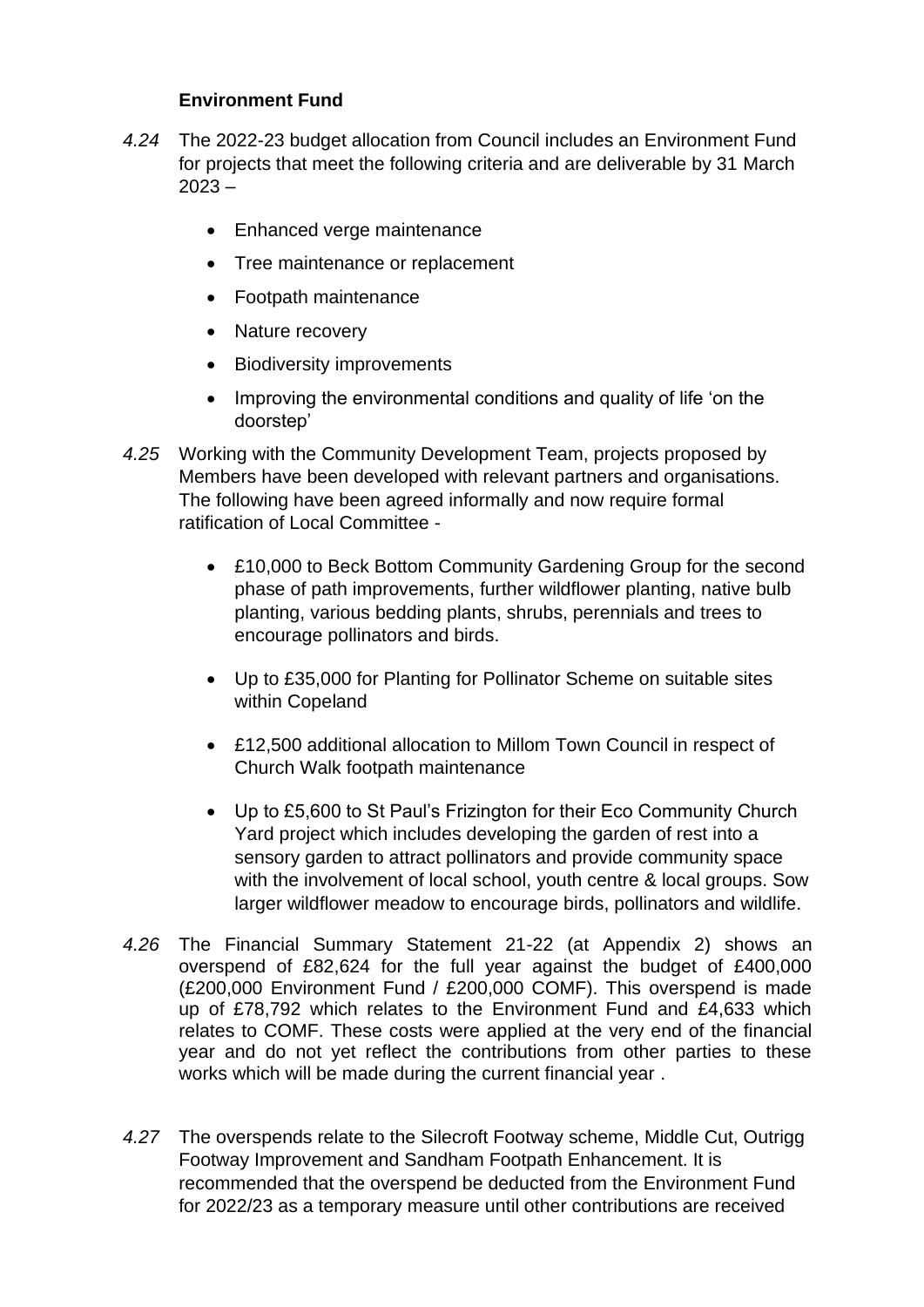### **Adult Learning in Copeland Update**

- *4.28* Adult Learning's Summer provision was released on 1 April, followed by a brochure which was distributed to households from 4 April, containing a range of workshops and courses available between April and July 2022. Their Summer provision builds upon the theme of health and wellbeing through delivery of '*Take some Time for you- Walk and Sketch around Wast Water*' and '*Reduce Stress and Anxiety- Try Doodle Art' workshops*. In addition, making the most of the local area through '*Stanley Ghyll Waterfall Photography*', our '*Be Inspired by Bluebells*' and '*Botanical*' series at Muncaster Castle, and '*Atmospheric Watercolour Landscapes at Florence Arts Centre*'. This provision is in addition to their partnership approach with a bespoke project '*Knit Nature*' delivered through St Pauls Church, Frizington. Their provision is available to find, book, and enrol at [adultlearning.cumbria.gov.uk](file://///ccc-prdc-fp10/userhome$/thorburnl/My%20Documents/AREA%20PLANNING%20MANAGER/CLC/MAY/REPORT/adultlearning.cumbria.gov.uk).
- *4.29* Additionally, their Summer provision continues to build on the extensive range of accredited provision provided by Adult Learning, including English, Maths, and Digital Skills. In particular, '*Essential Digital Skills Qualification Entry 3*' providing learners with the essential digital skills which are needed in a wide range of situations in life and at work.
- *4.30* Adult Learning provision is focused on enabling inclusive and accessible learning opportunities delivered within local communities and through online learning platforms. This continues to be one of their values during the planning provision for the next academic year, from August to December 2022, ensuring that they have a wide ranging and varied offer that meets the needs of the residents of Copeland. They would welcome thoughts and suggestions for incorporation within their planning.
- *4.31* The Adult Learning in Copeland Individualised Support Scheme, funded through Copeland Local Committee, continues to thrive and has helped participants gain work experience and full time employment. John, who gained full time employment said that the opportunity *"made me believe in myself".* Opportunities to join the scheme remain open to residents aged 16 or older residing in Copeland.

#### **Library update**

*4.32* Opening hours continue to return to their pre-pandemic levels, with Frizington and Millom libraries resuming standard opening hours in March 2022. Once ongoing recruitment and training is completed, Egremont Library will follow suit. In all libraries, visitor levels and borrowing of physical stock remains lower than 2019 but this may increase once levels of service are stepped up and customer confidence and routine alters. The library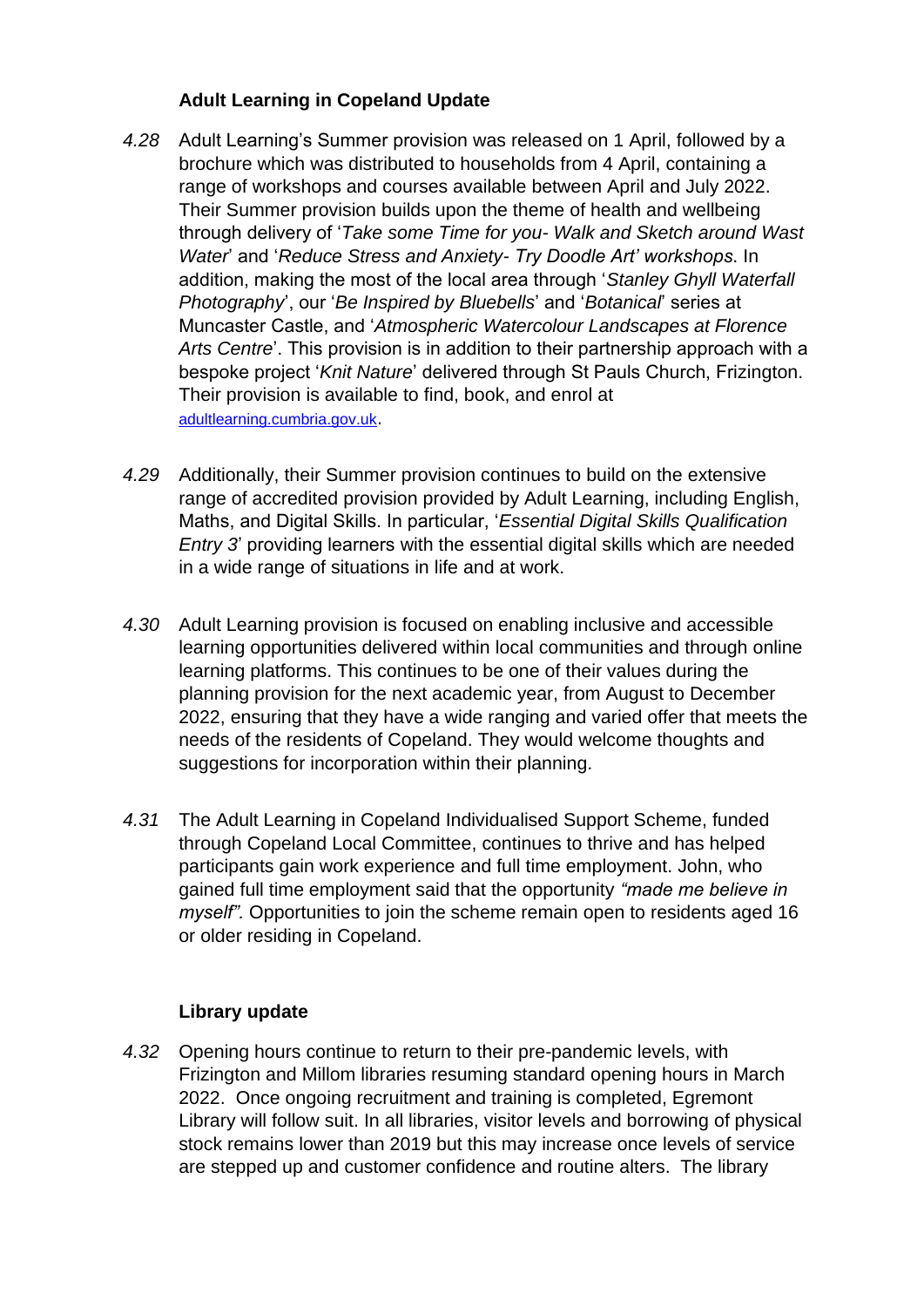service no longer charges fines for overdue items and it is anticipated that this will also have a positive impact on borrower behaviour.

- *4.33* Whitehaven Library is now hosting DWP Youth Hub appointments, enabling younger job seekers to meet with work coaches in a relaxed environment. These pre-booked sessions are twice weekly and it is hoped the accessible venue will help advisors link clients to local training and job opportunities, as well as a range of services to address wellbeing needs. An official service launch being planned for early summer.
- *4.34* In Cleator Moor Library, an extremely successful Easter family fun day, provided by Family Action Copeland, has been followed up by the start of free sessions every Wednesday for parents and children 0-5 years provided in the library by the Family Action team.
- *4.35* As well as regular sessions, one-off events are now being arranged in libraries. This season's aim to tempt customers to try something new. Children's author Tom Palmer provided a free event for young people – whether readers or football fans - about his recent soccer themed book at Millom Library on 9 May. An evening comedy/ music performance of 'Support Your Local Library: Rock Opera' was booked for Whitehaven Library on 14 May as part of the Arts Out West programme, and on 9 June Whitehaven Library will host a murder mystery night, tying in with a crime reading promotion.
- *4.36* Libraries in Copeland and Allerdale are working with the Public health team to pilot using libraries as vitamin pick up points, offering free vitamins for babies and young children as part of the Healthy Start scheme. This compliments libraries' role in supporting community health and wellbeing.

#### **Public Health Update**

Coronavirus (COVID-19)

- *4.37* At the time of writing the report, 26 April 2022, the weekly situation reports are no longer being produced and all publicly available information can be accessed via the national COVID-19 UK Dashboard <https://coronavirus.data.gov.uk/details/cases>
- *4.38* The vaccination programme is ongoing with everyone over the age of 5 years now eligible with everyone entitled to two doses. Boosters are available to 16+ and 12-15 years who are clinically extremely vulnerable.
- 4.39 Spring boosters (4<sup>th</sup> vaccines) are being offered to all over 75s, people living in care homes and all who are immunosuppressed.
- *4.40* Walk in centres are available through the national booking system [https://www.nhs.uk/conditions/coronavirus-covid-19/coronavirus](https://www.nhs.uk/conditions/coronavirus-covid-19/coronavirus-vaccination/book-coronavirus-vaccination/)[vaccination/book-coronavirus-vaccination/](https://www.nhs.uk/conditions/coronavirus-covid-19/coronavirus-vaccination/book-coronavirus-vaccination/) or through prebooking in North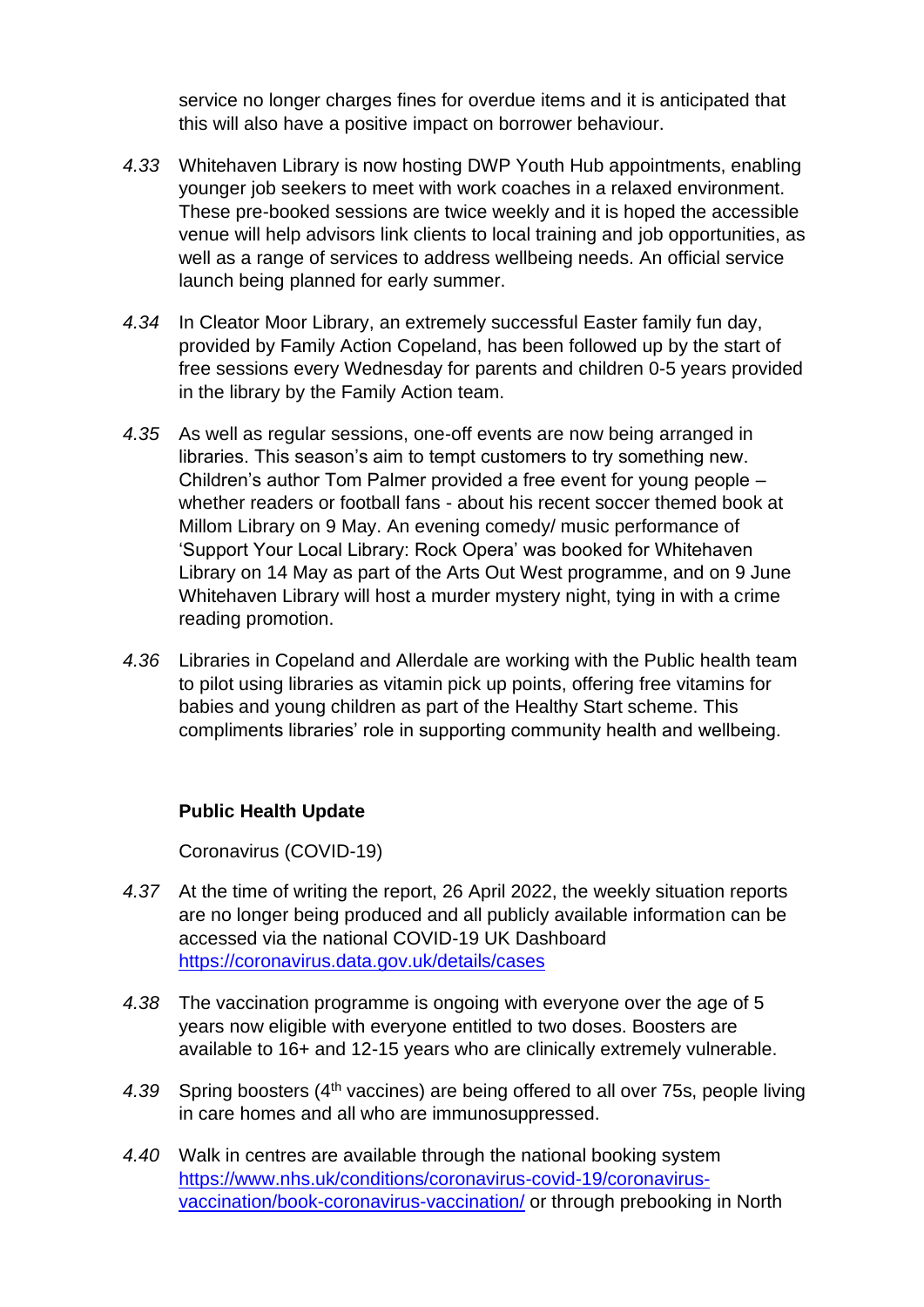Copeland at Seascale Pharmacy, Seacliffe Pharmacy and Mirehouse Pharmacy in Whitehaven and in South Copeland, Waterloo House Surgery, Millom working in partnership with Morecambe Bay Clinical Commissioning Group.

#### **Locality Update**

- *4.41* The **Copeland Health and Wellbeing Forum** held a special one item meeting on 7 April 2022. The session focused on Local Government Reorganisation (LGR) in relation to Public Health and Housing. It was an interactive session with attendees hearing about the timescales and processes including understanding the governance and principles that need to be in place to take us to Vesting Day, 1<sup>st</sup> April 2023, the day when our new Cumberland Council goes live, and the county and borough councils cease to exist.
- *4.42* Although there is much information in the public domain through the dedicated website<https://newcouncilsforcumbria.info/> there is little detail available at the current time. As the session was well received and in response to the feedback it is anticipated that an update will be given at the next meeting of the Health and Wellbeing Forum, 14 July 2022, on LGR Communities and Localism.
- *4.43* In the coming through months the priorities of the forum for the Copeland locality will be reviewed, they were last updated in January 2021. This will allow what is important to and for the Copeland residents health and wellbeing to be taken forward into the new Cumberland unitary authority in the context of the changed environment - living with COVID going forward, addressing the impacts and legacy it has had on health and wellbeing especially those most vulnerable and the deepening of the cost-of-living crisis.

# **5 OPTIONS**

- 5.1 Members can note the report and comment on the activities undertaken by the team.
- 5.2 Members can agree, reject or amend any of the grant recommendations.

# **6 RESOURCE AND VALUE FOR MONEY IMPLICATIONS**

- 6.1 Should the committee agree the recommendations in paragraph 4.23, the unallocated general provision fund will decrease by £57,263, the 0-19 Universal Services fund will decrease by £48,112, and COMF by £1,568.
- 6.2 Should the committee agree the recommendations in paragraph 4.25, the unallocated Environment Fund will decrease by £63,100.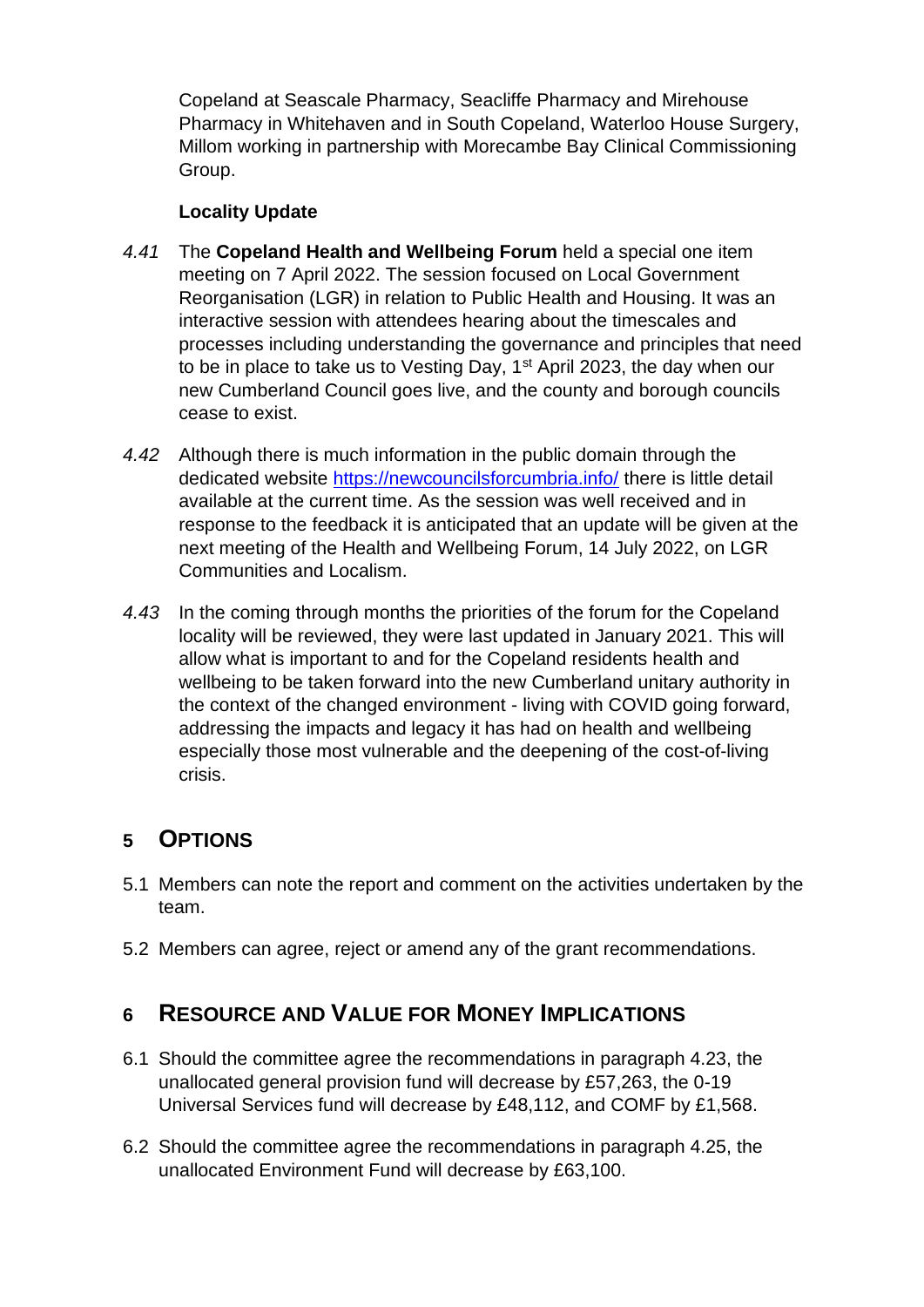# **7 LEGAL IMPLICATIONS**

- 7.1 By following Option 5.1 and noting the report and commenting on the activities undertaken by the team the Local Committee fulfils is Area Planning Function pursuant to paragraph 5.1 of the Constitution.
- 7.2 By following Option 2 and agreeing, rejecting or amending any of the grant recommendations the Local Committee fulfils its constitutional function under paragraph 5.1.2

## **8 CONCLUSION**

8.1 The report highlights the range of work undertaken by the Community Development Team and the range of support available to communities and partners organisations through Local Committee.

### **Dawn Roberts Executive Director – Corporate, Customer and Community Services**

*May 2022* 

#### **APPENDICES**

| Appendix 1 – Council Local Committee Budget Allocations 2022-23 |
|-----------------------------------------------------------------|
| <b>Appendix 2 – Copeland Local Committee Budget Summary</b>     |
| Appendix 3 – Copeland School Crossing Patrol SLA 2022-23        |
| Appendix 4 – Grant Priorities for 2022-23                       |

Electoral Division(s): \*

| Please remove whichever option is not applicable                                                                                   |      |                 |         |  |
|------------------------------------------------------------------------------------------------------------------------------------|------|-----------------|---------|--|
| <b>Executive Decision</b>                                                                                                          | Yes* | No*             |         |  |
| <b>Key Decision</b>                                                                                                                | Yes* | No*             |         |  |
| If a Key Decision, is the proposal published in the current Forward Plan?                                                          | Yes* | No*             | $N/A^*$ |  |
| Is the decision exempt from call-in on grounds of urgency?                                                                         | Yes* | No <sup>*</sup> |         |  |
| If exempt from call-in, has the agreement of the Chair of the relevant<br>Overview and Scrutiny Committee been sought or obtained? | Yes* | $No*$           | $N/A^*$ |  |
| Has this matter been considered by Overview and Scrutiny?<br>If so, give details below.                                            | Yes* | No <sup>*</sup> |         |  |